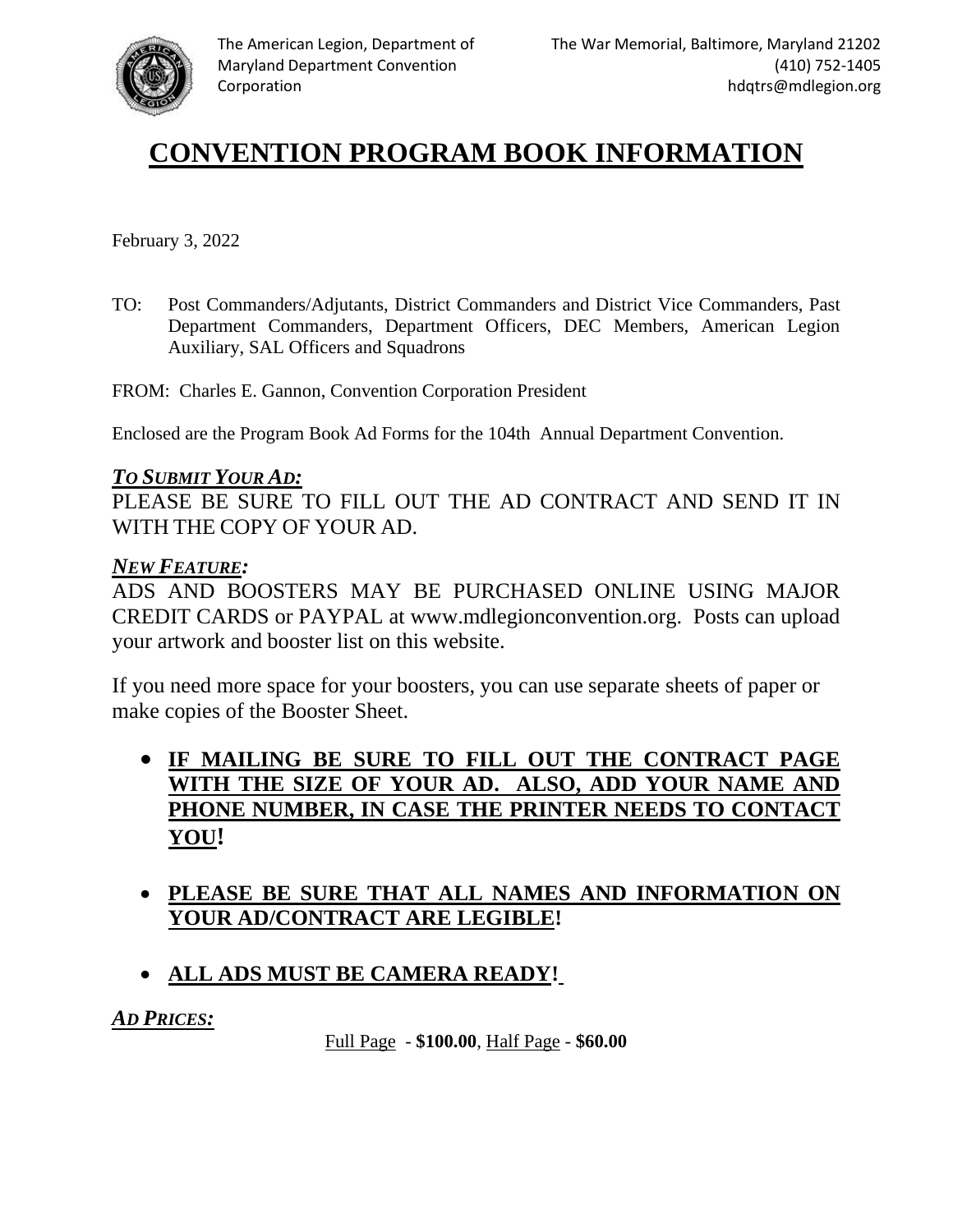#### **CONTRACT FOR ADVERTISING**

The **104th ANNUAL CONVENTION** of The American Legion, Department of Maryland, Inc., will be held **July 12<sup>th</sup> – 15<sup>th</sup>, 2022** at the Convention Center in Ocean City, Maryland. A Program Book will be provided by the Convention Corporation for each Delegate, Registered Alternate and Distinguished Guest. The Convention Corporation is soliciting Advertising and Boosters for the Program Book. The convention is managed, prepared and financed by The American Legion, Department of Maryland, Inc., with no outside promoter's help.

### **ADVERTISING**

**Full Page...................................\$100.00 Half Page...........................................\$60.00 Booster (per line/names)….\$1.00**

**ADS AND BOOSTERS MAY BE PURCHASED ONLINE USING MAJOR CREDIT CARDS OR PAYPAL AT www.mdlegionconvention.org** 

**Submission of ads in a finished PDF, or other editable format is preferred, and reduces the design work for the Convention Corporation and Dept HQs. If possible please submit the ad online and in a finished format. Please purchase the CAMERA READY AD on the website for this type ad.**

**Ads not in a finished format will be placed into a standard template. These ads can also be purchased online, but more information will be required to complete these ads. If at all possible ads are to be purchased online to allow for electronic transfer of information entered.**

**A COMPLETED CONTRACT FORM MUST BE ATTACHED TO EACH ADVERTISING COPY MAILED.** If a photograph is to be included, **it must be a picture and not a copy (Digital Photos Preferred).** The picture must be in black and white. Only Full Page Ads can handle a photograph at no extra charge. **THERE ARE NO DISCOUNTS.** The Post should mail their check to:

#### **THE AMERICAN LEGION, DEPARTMENT OF MARYLAND, INC. CONVENTION CORPORATION-THE WAR MEMORIAL BUILDING 101 NORTH GAY STREET, RM E, BALTIMORE, MARYLAND 21202**

**BOOSTERS: ALL BOOSTERS are** \$1.00 per line or name., the Booster listing will appear in the rear of the Program Book under the Post number, and the price is in addition to the cost of any ad. **BOOSTER SHEETS MUST BE TYPED, AND CAN BE PURCHASED ONLINE.**

**CUT-OFF DATE FOR ADS AND BOOSTERS IS CLOSE OF BUSINESS ON 10 JUNE 2022 AT DEPARTMENT HEADQUARTERS. Online ads will be accepted until 13 JUNE 2022.**

For additional information, write or call: Charles E. Gannon, 6913 Varnum Street, Landover Hills, MD 20784, 301-785-4847; email - drychuck9387@aol.com**.**

\*\*\*\*\*\*\*\*\*\*\*\*\*\*\*\*\*\*\*\*\*\*\*\*\*\*\*\*\*\*\*\*\*\*\*\*\*\*\*\*\*\*\*\*\*\*\*\*\*\*\*\*\*\*\*\*\*\*\*\*\*\*\*\*\*\*\*\*\*\*\*\*

#### **IF MAILING, FILL OUT COMPLETELY AND RETURN ALONG WITH PAYMENT TO DEPARTMENT HEADQUARTERS NO LATER THAN 10 JUNE 2022.**

|                     |              | PHONE: PHONE                                  |  |
|---------------------|--------------|-----------------------------------------------|--|
|                     |              |                                               |  |
|                     | <b>TITLE</b> | <u> 1980 - Andrea Andrew Maria (h. 1980).</u> |  |
| ADDRESS:            |              |                                               |  |
|                     |              | $ZIP$ CODE                                    |  |
| SIZE OF AD:         |              | COST: \$ CHECK#                               |  |
| DATE:<br>SIGNATURE: |              |                                               |  |
|                     |              | FOR OFFICE USE ONLY: ADVERTISING NUMBER:      |  |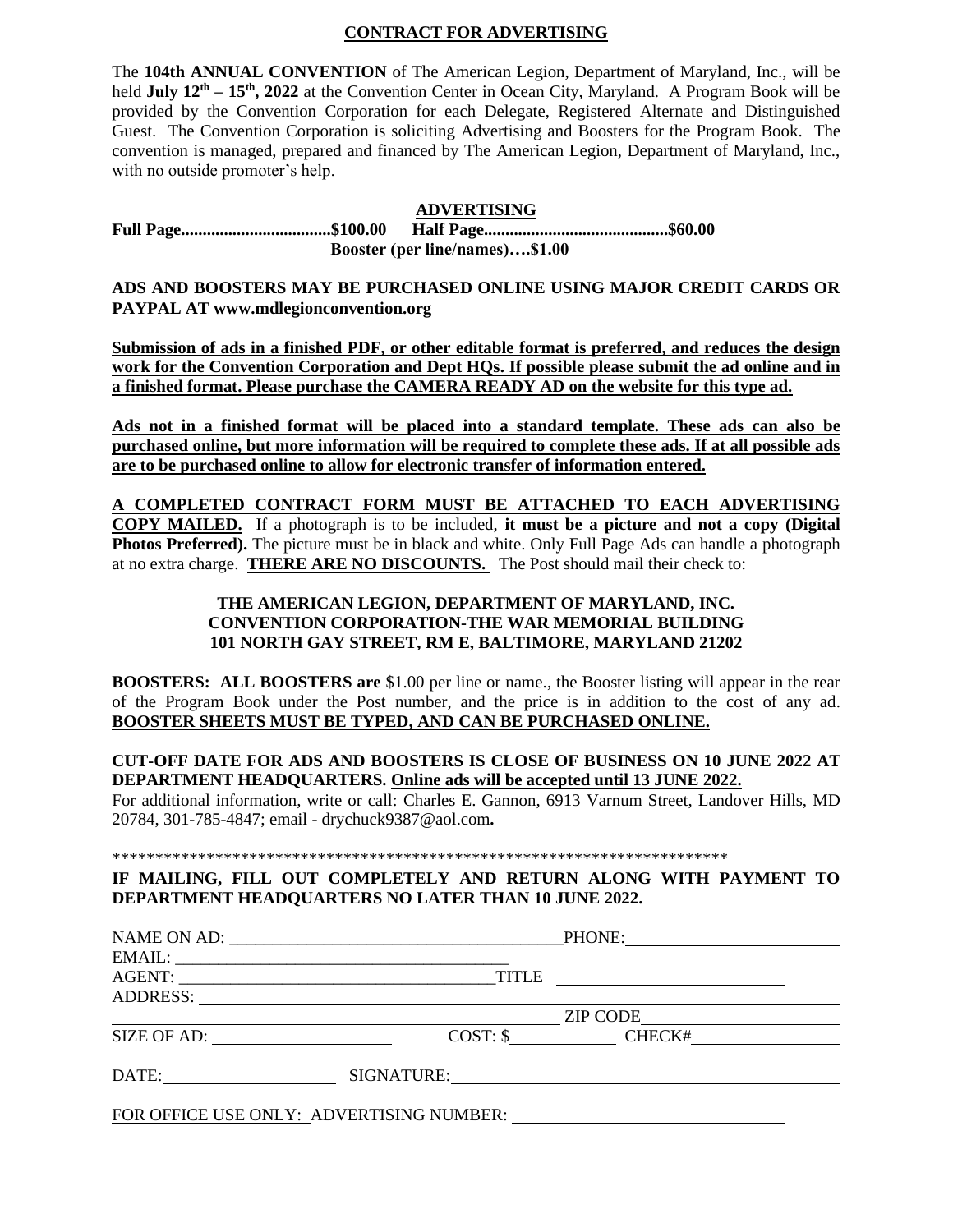# **CONVENTION PROGRAM BOOK INFORMATION**

February 3, 2022

Dear Friends of The American Legion:

Each year, The American Legion Department of Maryland, Inc. holds an Annual Convention for members throughout the State. The **2022** Convention will be held in Ocean City, Maryland from **July**  12<sup>th</sup> –15<sup>th</sup>, 2022. This Annual Convention is attended by more than 1,000 Legionnaires and their families. In an effort to make this Annual Convention one of the finest assembled, we are asking the business community throughout the State of Maryland to support our Veterans and their efforts in the programs of The American Legion. By purchasing ad space in the Program Book, you will help ensure that this Convention will be successful and enjoyable for all Delegates and their families.

# **ADS AND BOOSTERS MAY BE PURCHASED ONLINE USING MAJOR CREDIT CARDS OR PAYPAL AT www.mdlegionconvention.org**

ALL ADS MUST BE CAMERA READY OR UPLOADED IN PDF FORMAT! However, if mailing, please complete the form below and attach a copy of your ad for the **2022** Convention Program Book. The information must reach The American Legion, Department of Maryland, Inc. Convention Corporation, The War Memorial Building, 101 North Gay Street, Baltimore, Maryland 21202 no later than **June 10, 2022**.

If you have any questions, or if we can help you in any way, please don't hesitate to contact us directly by calling: C**harles E. Gannon, Convention Corporation President at (301) 785-4847; or by email at drychuck9387@aol.com.**

We appreciate your continued support of America's Veterans.

Sincerely,

Charles E. Gannon President

\*\*\*\*\*\*\*\*\*\*\*\*\*\*\*\*\*\*\*\*\*\*\*\*\*\*\*\*\*\*\*\*\*\*\*\*\*\*\*\*\*\*\*\*\*\*\*\*\*\*\*\*\*\*\*\*\*\*\*\*\*\*\*\*\*\*\*\*\*\*\*\*\*\*\*\*\*\*\*\*\*\*\*\*

**FILL OUT AND RETURN TO THE AMERICAN LEGION, DEPARTMENT OF MARYLAND, INC., CONVENTION CORPORATION, THE WAR MEMORIAL BUILDING, 101 NORTH GAY STREET, RM E, BALTIMORE, MARYLAND 21202 NO LATER THAN 10 JUNE 2022.**

| ADDRESS: North Contract of the Contract of the Contract of the Contract of the Contract of the Contract of the Contract of the Contract of the Contract of the Contract of the Contract of the Contract of the Contract of the | ZIP CODE                                           |  |
|--------------------------------------------------------------------------------------------------------------------------------------------------------------------------------------------------------------------------------|----------------------------------------------------|--|
| SIZE OF AD:                                                                                                                                                                                                                    | <b>FULL PAGE: \$100.00 HALF PAGE: \$60.00</b>      |  |
|                                                                                                                                                                                                                                | CHECK IN THE AMOUNT OF $\frac{1}{2}$ IS ENCLOSED # |  |
|                                                                                                                                                                                                                                | DATE: SIGNATURE                                    |  |
| <b>FOR OFFICE USE ONLY:</b>                                                                                                                                                                                                    |                                                    |  |